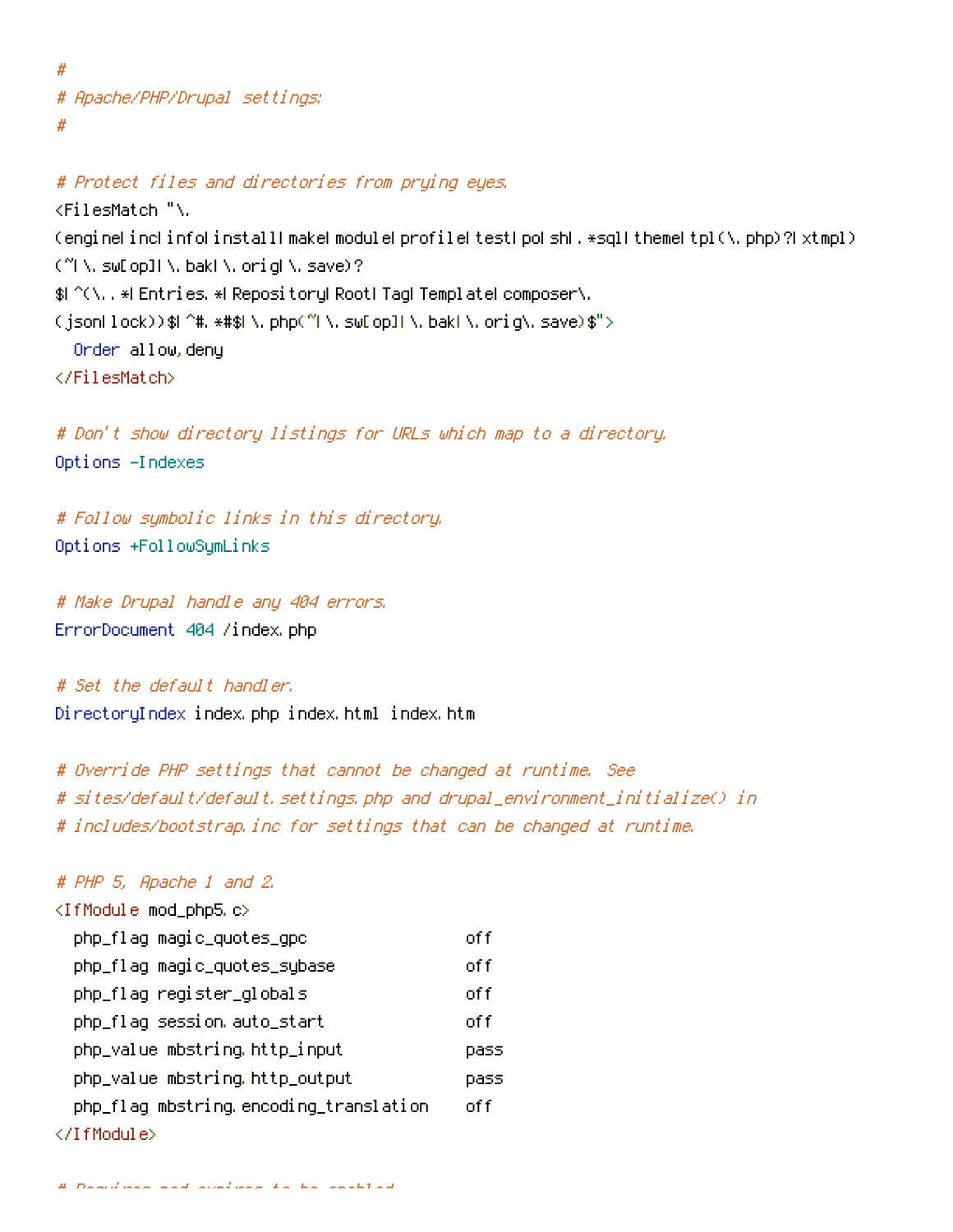# Requires mod\_expires to be enabled. <IfModule mod\_expires.c> # Enable expirations. ExpiresActive On

# Cache all files for 2 weeks after access (A). ExpiresDefault A1209600

## <FilesMatch \.php\$>

# Do not allow PHP scripts to be cached unless they explicitly send cache # headers themselves. Otherwise all scripts would have to overwrite the # headers set by mod\_expires if they want another caching behavior. This may # fail if an error occurs early in the bootstrap process, and it may cause # problems if <sup>a</sup> non-Drupal PHP file is installed in <sup>a</sup> subdirectory. ExpiresActive Off </FilesMatch> </IfModule>

# Various rewrite rules.

<IfModule mod\_rewrite.c> RewriteEngine on

# Set "protossl" to "s" if we were accessed via https://. This is used later # if you enable "www." stripping or enforcement, in order to ensure that # you don't bounce between http and https. RewriteRule  $^{\wedge}$  - [E=protossl] RewriteCond %{HTTPS} on RewriteRule  $^{\wedge}$  - [E=protossl: s]

# Make sure Authorization HTTP header is available to PHP # even when running as CGI or FastCGI. RewriteRule  $^{\circ}$  - [E=HTTP\_AUTHORIZATION: %(HTTP: Authorization)]

# Block access to "hidden" directories whose names begin with <sup>a</sup> period. This # includes directories used by version control systems such as Subversion or # Git to store control files. Files whose names begin with <sup>a</sup> period, as well # as the control files used by CVS, are protected by the FilesMatch directive # above.

#

# NOTE: This only works when mod\_rewrite is loaded. Without mod\_rewrite, it is # not possible to block access to entire directories from .htaccess, because # a small control of a small control of the control of the control of the control of the control of the control of the control of the control of the control of the control of the control of the control of the control of th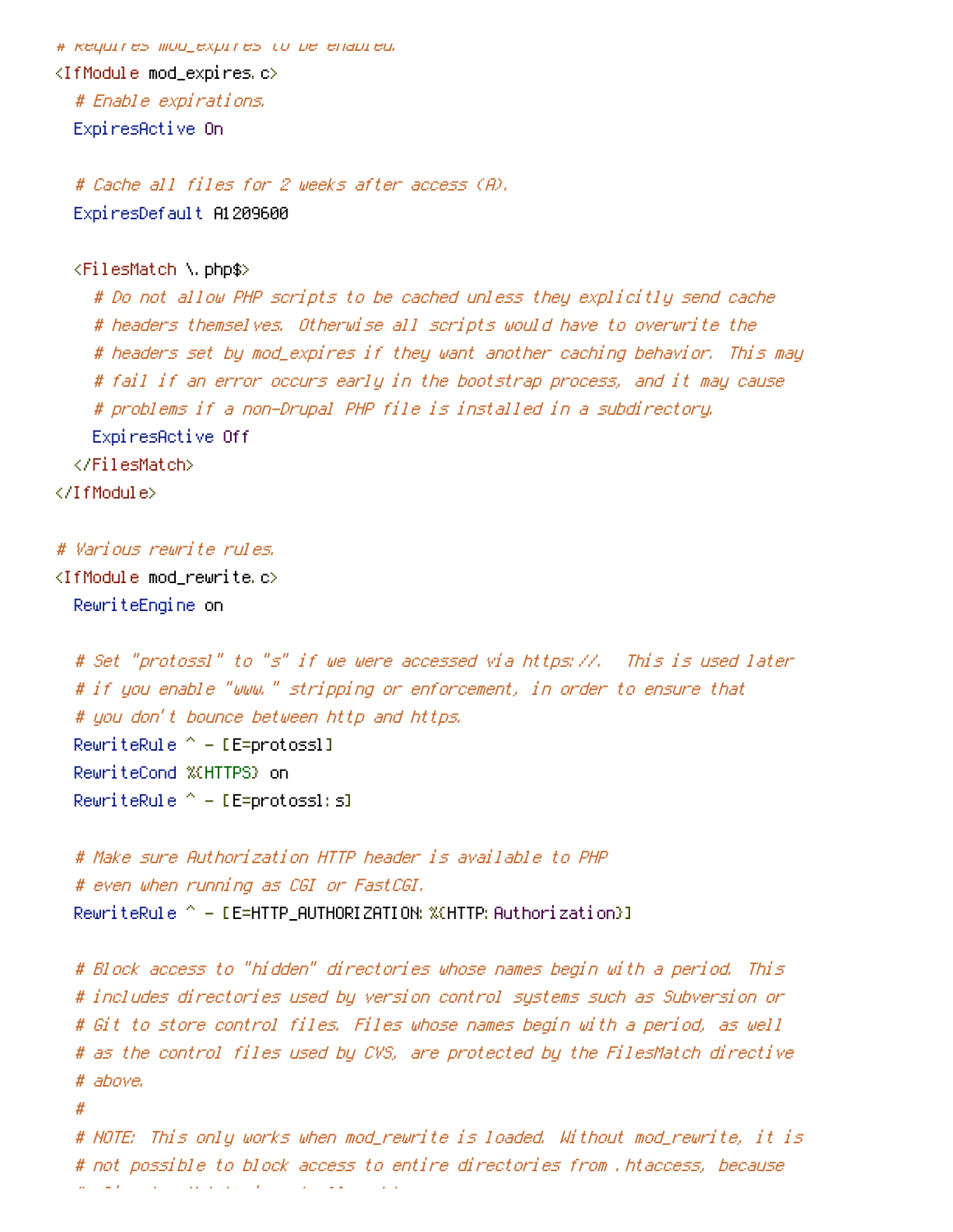```
# <DirectoryMatch> is not allowed here.
#
# If you do not have mod_rewrite installed, you should remove these
# directories from your webroot or otherwise protect them from being
# downloaded.
RewriteRule "(^\circ\uparrow/\rangle\setminus." - [F]
# If your site can be accessed both with and without the 'www.' prefix, you
# can use one of the following settings to redirect users to your preferred
# URL, either WITH or WITHOUT the 'www.' prefix. Choose ONLY one option:
#
# To redirect all users to access the site WITH the 'www.' prefix,
# (http://example.com/... will be redirected to http://www.example.com/...)
# uncomment the following:
# RewriteCond %{HTTP_HOST} .
# RewriteCond %{HTTP_HOST} !^www\. [NC]
# RewriteRule ^ http%{ENV:protossl}://www.%{HTTP_HOST}%{REQUEST_URI} [L,R=301]
#
# To redirect all users to access the site WITHOUT the 'www.' prefix,
# (http://www.example.com/... will be redirected to http://example.com/...)
# uncomment the following:
# RewriteCond %{HTTP_HOST} ^www\.(.+)$ [NC]
# RewriteRule ^ http%{ENV:protossl}://%1%{REQUEST_URI} [L,R=301]
# Modify the RewriteBase if you are using Drupal in a subdirectory or in a
# VirtualDocumentRoot and the rewrite rules are not working properly.
# For example if your site is at http://example.com/drupal uncomment and
# modify the following line:
# RewriteBase /drupal
#
# If your site is running in a VirtualDocumentRoot at http://example.com/,
# uncomment the following line:
# RewriteBase /
# Pass all requests not referring directly to files in the filesystem to
# index.php. Clean URLs are handled in drupal_environment_initialize().
RewriteCond %{REQUEST_FILENAME} !-f
RewriteCond %{REQUEST_FILENAME} !-d
```

```
RewriteCond %{REQUEST_URI} !=/favicon.ico
```
RewriteRule ^ index.php [L]